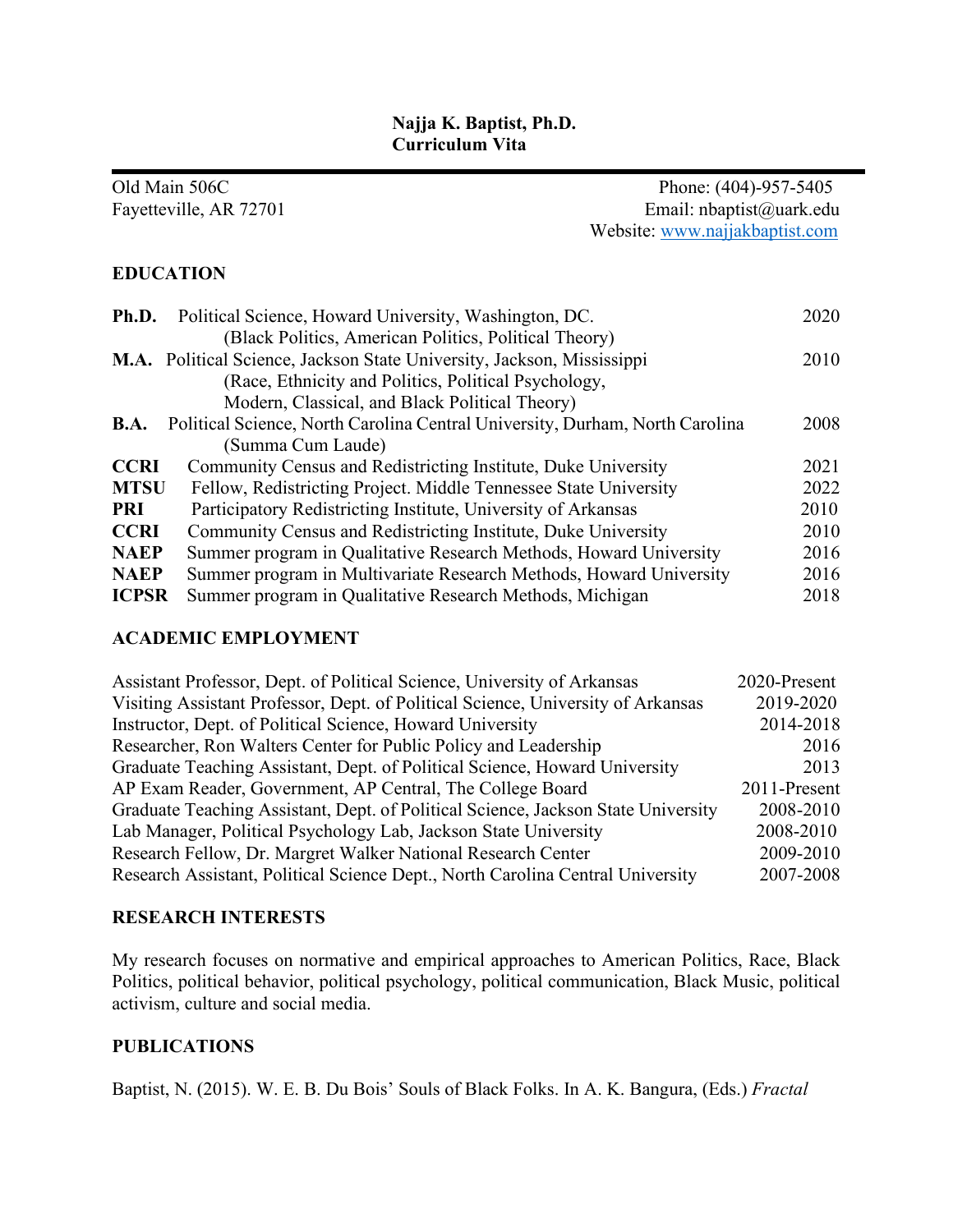*Complexity in the Works of Major Black Thinkers*. Volume Three. San Diego, CA: Cognella.

- Hinnant-Crawford, B. & Baptist, N. (2018). Beyond Knowing Your History: Multicultural and Citizenship Education as Necessities for Democracy. In B. Hinnant-Crawford, C. S Platt, C. & A. Hilton Newman, (Eds.), *Comprehensive Multicultural Education in the 21st Century: Increasing Access in the Age of Retrenchment*. Charlotte, NC: Information Age Publishing.
- Baptist, N. (2021). And When They Wake-Up: Black Lives Matters, Rappers, and Activism. In L. Bonnette and A. Belk, (Eds.), *For the Culture: Hip-Hop and the Fight for Social Justice*. Ann Arbor, Michigan: University of Michigan Press.
- Orey, B. D. A., Baptist, N., & Sinclair‐Chapman, V. (2021). Racial identity and emotional responses to confederate symbols. Social Science Quarterly.
- Baptist, N. K. (2021)."As is" America: Subcontracting freedom. Social Science Quarterly.
- Baptist, N. (Forthcoming). Politics in the Key of Life: A Black Artist Influence on the Martin Luther King Jr. Holiday. National Review of Black Politics.

#### *Non-Refereed Publications*

| Book Review: American While Black: African Americans, Immigration, and the Limits of |      |
|--------------------------------------------------------------------------------------|------|
| Citizenship                                                                          | 2021 |
| <b>Book Review: Black Lives Matters</b>                                              | 2016 |
| Book Review: Anthems: Social Movements and the Sound of Solidarity                   | 2016 |
| "The Wall of Shame: SCOTUS, SCALIA, and STATES; OH MY!"                              | 2013 |
| "The Hall of Shame: Zimmerman, et al"                                                | 2012 |
| Onyx Observer, Urban Digital Newsletter: April 15, 2012                              |      |
| "Study War No More: The Nubian Sacrifices"- NCSU                                     | 2003 |

#### **WORKING PAPERS**

Feelings of Distress and John Henryism Active Coping during the COVID-19 Pandemic in the United States: Results from a National Survey

Black Political Alienation in the 21<sup>st</sup> Century

Does Black Lives Matter?: Political Elite Response to Social Movements

From Post-Racial to Post-Obama: A longitudinal study of Racial attitudes

Like Father, Like Son: Race specific campaigning of two Black mayors (Ras Baraka and Chokwe Lumumba)

#### **PAPERS UNDER REVIEW**

- Racial Identity and Emotional Responses to the Confederate Battle Symbol (Social Science Quarterly)
- Call Outs and Clap Backs: Congresswomen of Color and Inter-branch Discourse in the Age of Trump (Journal of Race, Ethnicity, and Politics)

Power to the Student: Gender, Black Student Activism, and HBCUs (NPSR)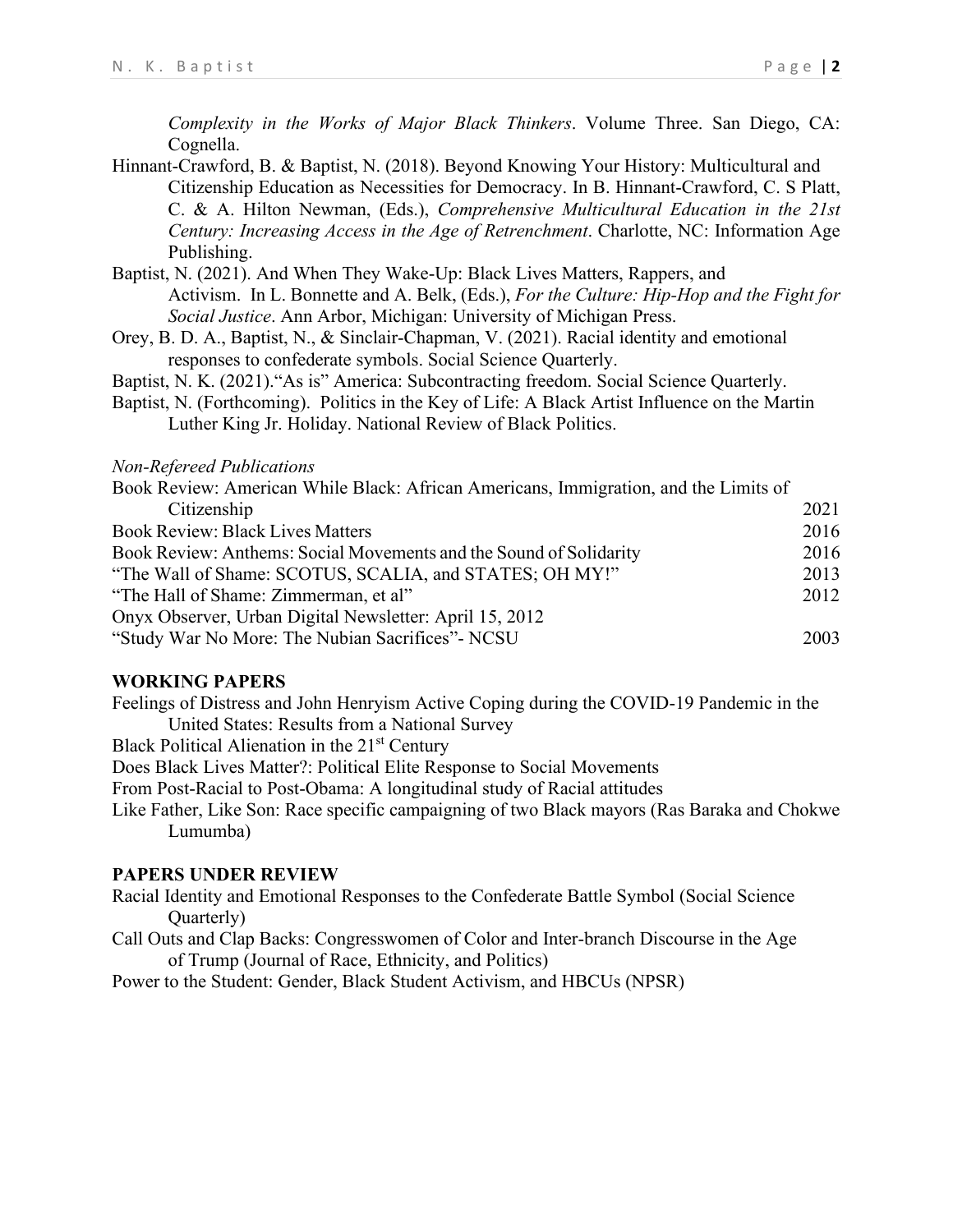# **TEACHING EXPERIENCE**

| Social Media Seminar (University of Arkansas)                       | Spring 2020      |
|---------------------------------------------------------------------|------------------|
| Civil Rights Policy (University of Arkansas)                        | Spring 2020      |
| <b>Black Politics (University of Arkansas)</b>                      | Spring 2020      |
| Black Politics (University of Arkansas)                             | Fall 2019        |
| American National Government (University of Arkansas)               | Fall 2019        |
| Intro to Research (GA, Howard University)                           | Spring 2018      |
| Pan Africanism (GA, Howard University)                              | Spring 2017      |
| Intro to Black Politics (GA, Howard University)                     | Spring 2015-2016 |
| Intro to Political Theory (GA, Howard University)                   | Fall 2014        |
| Intro to American Government (GA, Howard University)                | Spring 2013-2015 |
| Getting Hip to Hip Hop (GA, North Star High School)                 | Fall 2011        |
| Intro to College Life (GA, University of Nebraska-Lincoln)          | Fall 2011        |
| Intro to American Government: (TA, Jackson State University)        | Fall 2009        |
| Intro to Law: (TA, Jackson State University)                        | Fall 2009        |
| The American Presidency: (TA, Jackson State University)             | Fall 2009        |
| Blacks & American Political Systems: (TA, Jackson State University) | Spring 2009      |
| Ethics: (TA, North Carolina Central University)                     | Spring 2008      |

# **PERSONAL AWARDS/GRANTS/FELLOWSHIPS**

| <b>Blair Center Summer Research Fellow</b><br>Amount: \$2,000                                                                                                                      | Summer 2020 |
|------------------------------------------------------------------------------------------------------------------------------------------------------------------------------------|-------------|
| Vice Chancellor for Research and Innovation at University of Arkansas<br><b>Amount: \$3,000</b>                                                                                    | Fall 2020   |
| National Science Foundation<br>(COVID & Black Trauma) Amount: \$500,000                                                                                                            | Fall 2021   |
| National Science Foundation<br>(Transformative American Politics: Examining the role of organizations and movements in<br>reshaping politics and policymaking) Amount: \$1,130,000 | Fall 2021   |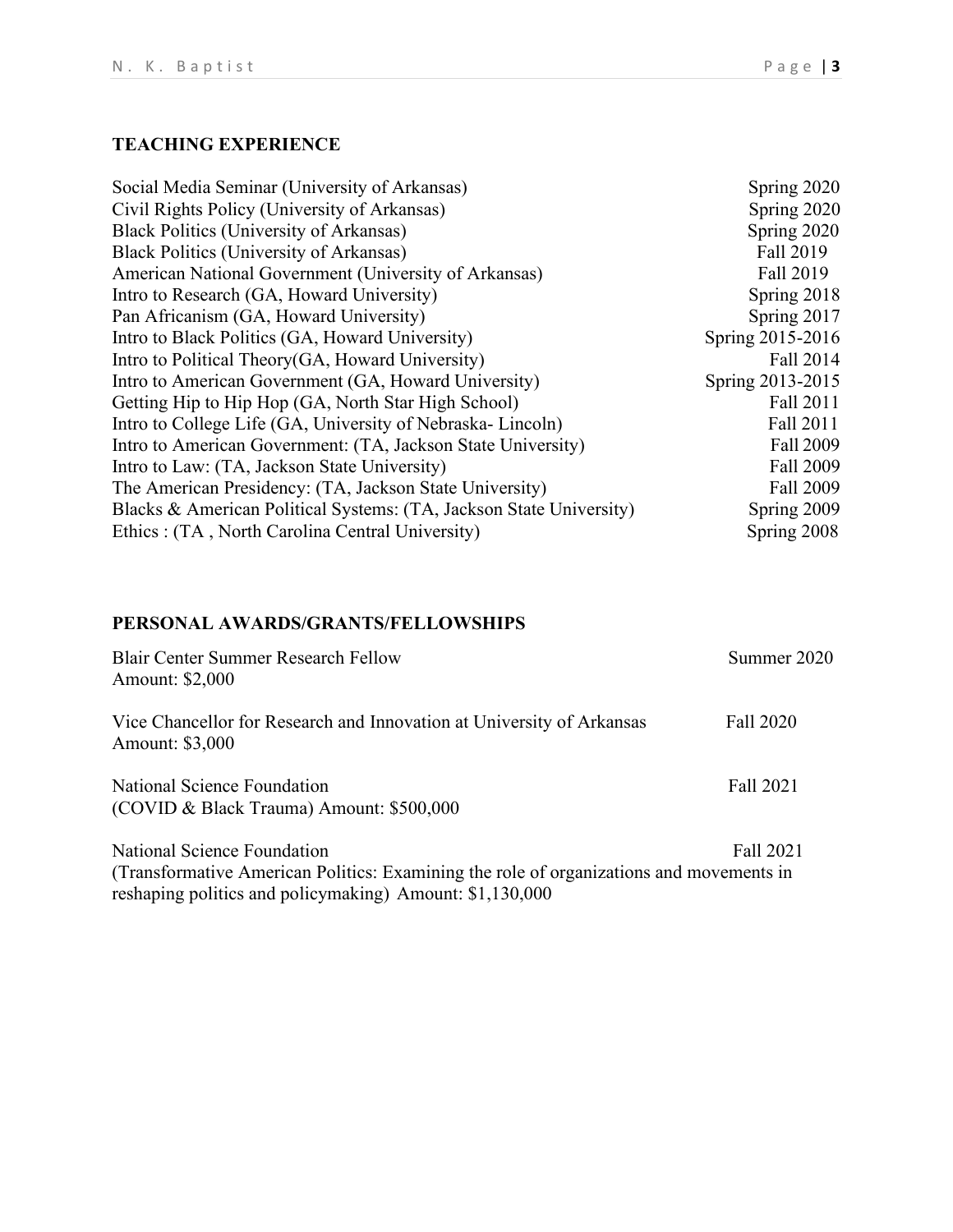### **PRESENTATIONS**

| Does Black Lives Matter?: Political Elite Response to Social Movements                 | March, 2021         |
|----------------------------------------------------------------------------------------|---------------------|
| National Conference for Black Political Scientist Annual Meeting                       |                     |
| Call Outs and Clap Backs: Congresswomen of Color and Inter-branch Discourse in the Age |                     |
| of Trump                                                                               | March, 2020         |
| National Conference for Black Political Scientist Annual Meeting                       |                     |
| The Black Mosaic Experience edia<br><b>March</b> , 2020                                |                     |
| National Conference for Black Political Scientist Annual Meeting                       |                     |
| From Post-Racial to Post-Obama                                                         | April, 2018         |
| Midwest Political Science Association Annual Meeting                                   |                     |
| Black Lives Matter: Race, Policing, and Identity, and Political Engagement             | <b>March</b> , 2018 |
| (Discussant), Midwest Political Science Association Annual Meeting                     |                     |
| Black Politics at an Intersection: Challenging Persistent Inequities                   | March, 2017         |
| Founders Symposium (Moderator)                                                         |                     |
| National Conference for Black Political Scientist Annual Meeting                       |                     |
| A Book Discussion of Fighting Neoslavery in the 20th Century                           | Spring 2001         |
| National Conference for Black Political Scientist Annual Meeting                       |                     |
| The War Within: A Fractal Analysis of Double Consciousness                             | <b>March</b> , 2015 |
| National Conference for Black Political Scientist Annual Meeting                       |                     |
| Hip Hop-tivism: Digital Activism in the Age of Social Media                            | <b>March</b> , 2015 |
| National Conference for Black Political Scientist Annual Meeting                       |                     |
| Founders Symposium: Hip Hop and Globalization                                          | <b>March</b> , 2014 |
| National Conference for Black Political Scientist Annual Meeting                       |                     |
| Children in Exile: Examining the Relationship between Pan-Africanism and Rap Music     |                     |
| National Conference for Black Political Scientist Annual Meeting                       | April, 2014         |
| Heavy is the Head that Wears the Crown: Presidential Evaluation Criteria               |                     |
| Midwest Political Science Association Annual Meeting                                   | April, 2011         |
| National Conference for Black Political Scientist Annual Meeting                       | March, 2011         |
| <b>INVITED ACADEMIC TALKS</b>                                                          |                     |
| <b>Black Music and Black Rights</b>                                                    | Fall 2021           |
| University of Tennessee Chattanooga (Paid)                                             |                     |
| Black Trauma and Black Politics: DEI symposium                                         | Fall 2021           |
| University of Arkansas                                                                 |                     |
| <b>Constitution Day Lecture: As-Is America</b>                                         | Fall 2021           |
| University of Arkansas                                                                 |                     |
| Perspectives on Blacks and Voter Mobilization 2020                                     | Fall 2020           |
| <b>Black Lives Matter and Protest Movements: A Panel Discussion</b>                    | Fall 2020           |
| University of Tennessee Chattanooga (Paid)                                             |                     |
| Voter Townhall: The Past, Present, and Future of the Black Vote                        | Spring 2020         |
| Townhall Moderator: University of Arkansas                                             |                     |
| Diversity Dialogue University of Arkansas: Lecturer                                    | Summer 2020         |
| <b>Black Politics: Beyond Northam</b>                                                  | Spring 2019         |
| Guest Speaker: NAACP Fairfax (Paid)                                                    |                     |
| Blackface: A Community Conversation on its History and Impacts                         | Spring 2019         |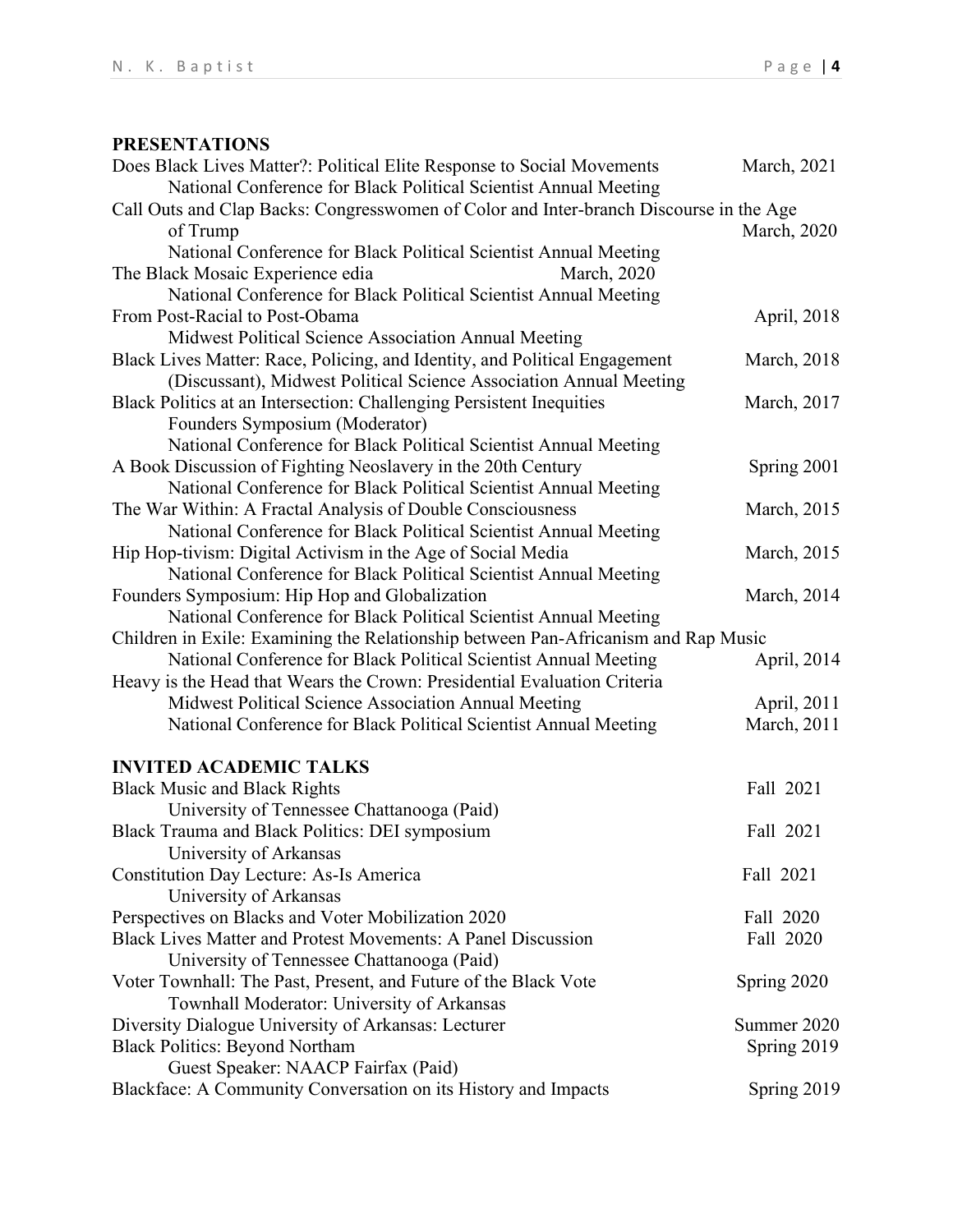| Townhall Moderator: NAACP Arlington (Paid)                                              |             |
|-----------------------------------------------------------------------------------------|-------------|
| <b>Education First: A Conversation about Education</b>                                  | Spring 2019 |
| Guest Host: "I Am Dr. Sharon Show" (online radio show)                                  |             |
| And When They Wake-Up: Black Lives Matters, Rappers & Activism                          | Spring 2019 |
| Black History Keynote Speaker: Newberry College (Paid)                                  |             |
| Rage Against the Machine: Finding Blackness in the 21st Century                         | Spring 2016 |
| The Black Studies Idea: Toward a Scholarship of Indictment,                             |             |
| Symposium: John Hopkins University                                                      |             |
| Citizenship and Political Development: The Effects of External Pressure to Shape Policy |             |
| Medgar Evers/Ella Baker Civil Rights Lecture Series                                     | Spring 2000 |
| Millsaps College                                                                        |             |
|                                                                                         |             |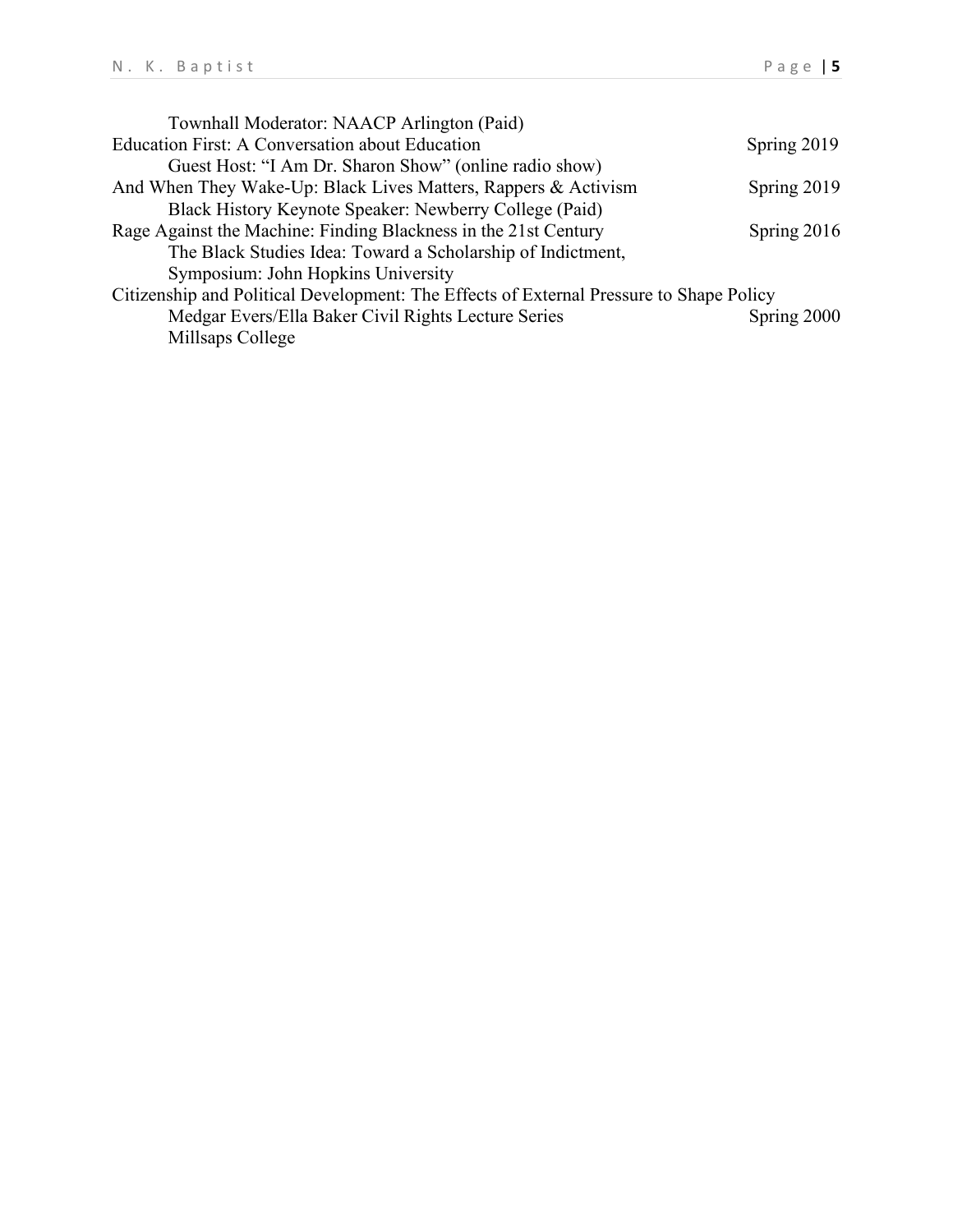#### **MEDIA AND PUBLIC ENGAGEMENT**

#### JSU Doc a Day Series: Commentator Spring 2020

- 4029 News TV. *Voter Town Hall highlights the Black Vote.* February 20, 2020 [https://www.4029tv.com/article/voter-town-hall-highlights-the-black-vote/31013703#](https://www.4029tv.com/article/voter-town-hall-highlights-the-black-vote/31013703)
- KNWA FOX 24. Teaching Critical Race Theory in the classroom; controversy continues in Arkansas. June 20, 2021. [https://www.nwahomepage.com/news/teaching-critical-race](https://www.nwahomepage.com/news/teaching-critical-race-)theory-in-the-classroom-controversy-continues-in-arkansas/, 2021.
- NBC News. Chris Jones, a nuclear engineer and political newcomer, enters Arkansas governor's race. June 15, 2021. [https://www.nbcnews.com/politics/politics-news/chris-jones](https://www.nbcnews.com/politics/politics-news/chris-jones-)nuclear-engineer-political-newcomer-enters-arkansas-governor-s-n1270869

#### **UNIVERSITY SERVICES**

| Faculty Advisor, Solidarity Society             | Fall 2021       |
|-------------------------------------------------|-----------------|
| Member, Faculty Search Committee, Department    | Fall 2021       |
| Member, Student Awards Committee, Department    | Fall 2020, 2021 |
| Member, Faculty Grievance Committee, Department | Fall 2020       |
| Chair, Master Thesis Committee, Department      | Spring 2022     |
| Maria Sandoval                                  |                 |
| Chair, Honors Thesis Committee, Department      | Spring 2022     |
| Emily Schlichtig                                |                 |
| Chair, Master Thesis Committee, Department      | Spring 2021     |
| Warrington Sebree & Kaylin Oliver               |                 |
| Member, Master Thesis Committee, Department     | Spring 2021     |
| Jose Ayala                                      |                 |
| Director, Social Media Institute                | Summer 2020     |
| Facilitator, Redistricting Institute            | Spring 2020     |
| Panelist, Black Student Welcome                 | Fall 2020       |
| <b>PROFESSIONAL SERVICE</b>                     |                 |

# **American Political Science Association** Diversity Task Force Summer 2020-2021 **National Conference for Black Political Scientist**  Chair, Sam Younge Best Student Paper Award Spring 2022 At-Large Member Spring 2021 Fundraising Committee Spring 2021 Constitution Committee Fall 2015-2017 Graduate Student Representative Fall 2015-2017